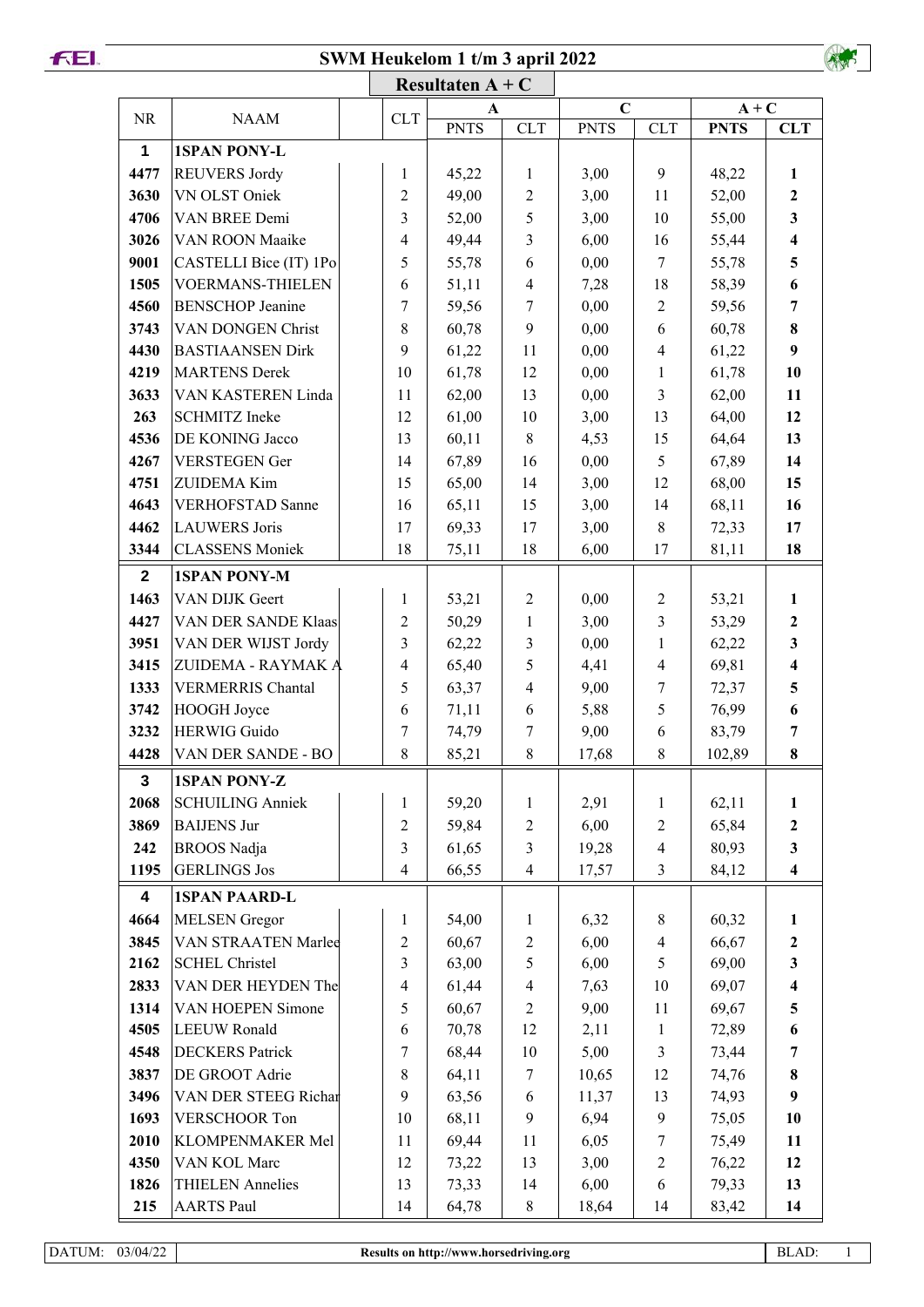## **SWM Heukelom 1 t/m 3 april 2022**



|                |                            |                                | Resultaten $A + C$<br>A |                | $\mathbf C$ |                                | $A + C$     |                         |  |
|----------------|----------------------------|--------------------------------|-------------------------|----------------|-------------|--------------------------------|-------------|-------------------------|--|
| <b>NR</b>      | <b>NAAM</b>                | <b>CLT</b>                     | <b>PNTS</b>             | <b>CLT</b>     | <b>PNTS</b> | <b>CLT</b>                     | <b>PNTS</b> | <b>CLT</b>              |  |
| $5\phantom{1}$ | <b>1SPAN PAARD-M</b>       |                                |                         |                |             |                                |             |                         |  |
| 4424           | <b>JONKERS Niels</b>       | $\mathbf{1}$                   | 49,65                   | $\mathbf{1}$   | 3,00        | $\tau$                         | 52,65       | $\mathbf{1}$            |  |
| 1977           | HANEGRAAF Marion           | $\overline{2}$                 | 54,60                   | $\sqrt{2}$     | 0,00        | $\mathbf{1}$                   | 54,60       | $\mathbf{2}$            |  |
| 3129           | VAN DEN BROEK Gabri        | 3                              | 54,73                   | $\overline{3}$ | 0,00        | $\overline{2}$                 | 54,73       | $\overline{\mathbf{3}}$ |  |
| 4199           | <b>BENSCHOP Cindy</b>      | $\overline{4}$                 | 58,54                   | $\overline{7}$ | 0,00        | $\overline{3}$                 | 58,54       | $\overline{\mathbf{4}}$ |  |
| 2016           | MEULENDIJK Wilma           | 5                              | 58,03                   | 6              | 2,03        | $\overline{4}$                 | 60,06       | 5                       |  |
| 1981           | Van Marwijk Aad            | 6                              | 60,70                   | $\,8\,$        | 6,00        | 9                              | 66,70       | 6                       |  |
| 2600           | <b>DIBBITS</b> Arie        | $\overline{7}$                 | 64,68                   | 12             | 3,00        | 5                              | 67,68       | 7                       |  |
| 833            | <b>WARMENHOVEN Wim</b>     | 8                              | 57,02                   | 5              | 10,74       | 11                             | 67,76       | 8                       |  |
| 1921           | <b>HOLLEBEKKERS</b> Frans  | 9                              | 63,37                   | 9              | 7,08        | 10                             | 70,45       | 9                       |  |
| 1990           | VAN BEEK Rene              | 10                             | 69,71                   | 14             | 6,00        | 8                              | 75,71       | 10                      |  |
| 3073           | DERKSEN Sandra             | 11                             | 64,25                   | 10             | 15,00       | 12                             | 79,25       | 11                      |  |
| 1211           | <b>GERAETS - MOORS Shi</b> | 12                             | 56,13                   | $\overline{4}$ | 24,46       | 17                             | 80,59       | 12                      |  |
| 1931           | VAN DEN BROEK Wilbr        | 13                             | 64,56                   | 11             | 16,15       | 14                             | 80,71       | 13                      |  |
| 4243           | <b>MARKERINK Rene</b>      | 14                             | 84,11                   | 18             | 3,00        | 6                              | 87,11       | 14                      |  |
| 2175           | <b>HAEPERS Rudi</b>        | 15                             | 73,02                   | 16             | 16,00       | 13                             | 89,02       | 15                      |  |
| 587            | <b>SCHUILING Rene</b>      | 16                             | 72,38                   | 15             | 18,06       | 15                             | 90,44       | 16                      |  |
| 1811           | DE GREEF Appie             | 17                             | 68,75                   | 13             | 25,46       | 18                             | 94,21       | 17                      |  |
| 3560           | <b>VORSTENBOSCH Kees</b>   | 18                             | 74,16                   | 17             | 20,50       | 16                             | 94,66       | 18                      |  |
| 6              | <b>1SPAN PAARD-Z</b>       |                                |                         |                |             |                                |             |                         |  |
| 1907           | <b>HOUTERMAN Eline</b>     |                                |                         |                |             |                                |             |                         |  |
| 878            | DE RONDE Piet              | $\mathbf{1}$<br>$\overline{2}$ | 59,41                   | $\mathbf{1}$   | 3,00        | $\mathbf{1}$<br>$\overline{2}$ | 62,41       | $\mathbf{1}$            |  |
|                |                            |                                | 63,25                   | $\mathfrak{Z}$ | 6,14        |                                | 69,39       | $\mathbf{2}$            |  |
| $\overline{7}$ | 2SPAN PONY-L               |                                |                         |                |             |                                |             |                         |  |
| 4321           | TEUNISSEN Irma             | $\mathbf{1}$                   | 50,56                   | $\mathbf{1}$   | 0,00        | $\mathbf{1}$                   | 50,56       | $\mathbf{1}$            |  |
| 3444           | <b>WINTERS Martien</b>     | $\overline{c}$                 | 57,33                   | $\sqrt{2}$     | 6,00        | $\overline{3}$                 | 63,33       | $\mathbf{2}$            |  |
| 3454           | VAN DE PAS Jack            | 3                              | 67,56                   | 3              | 3,00        | $\overline{2}$                 | 70,56       | 3                       |  |
| 4572           | MOUTHAAN Dominique         | 4                              | 72,67                   | $\overline{4}$ | 6,17        | $\overline{4}$                 | 78,84       | $\overline{\mathbf{4}}$ |  |
| 8              | 2SPAN PONY-M               |                                |                         |                |             |                                |             |                         |  |
| 4223           | DE HAAS Anouk              | $\mathbf 1$                    | 56,51                   | 1              | 0,00        | 3                              | 56,51       | 1                       |  |
| 3455           | VAN ECHTEN Manon           | $\overline{2}$                 | 59,94                   | 3              | 0,00        | $\overline{2}$                 | 59,94       | 2                       |  |
| 1763           | <b>SWAANEN Vic</b>         | 3                              | 61,46                   | $\overline{4}$ | 0,57        | 6                              | 62,03       | $\overline{\mathbf{3}}$ |  |
| 3107           | VAN DER LINDEN Giel        | $\overline{\mathbf{4}}$        | 59,05                   | $\overline{c}$ | 3,00        | 8                              | 62,05       | 4                       |  |
| 3311           | <b>GEURS</b> Eline         | 5                              | 62,22                   | 6              | 0,00        | $\overline{4}$                 | 62,22       | 5                       |  |
| 1715           | <b>BIERSTEKER Dexter</b>   | 6                              | 63,03                   | 7              | 0,00        | 5                              | 63,03       | 6                       |  |
| 3755           | VINK Ischa                 | 7                              | 61,46                   | $\overline{4}$ | 3,00        | $\tau$                         | 64,46       | 7                       |  |
| 1589           | <b>BOOT</b> Jan-leen       | 8                              | 69,00                   | 11             | 3,59        | 9                              | 72,59       | 8                       |  |
| 1743           | VAN DELFT Mandy            | 9                              | 66,41                   | 10             | 6,85        | 12                             | 73,26       | $\boldsymbol{9}$        |  |
| 1594           | V.D ENDE Wim               | 10                             | 75,81                   | 13             | 0,00        | $\mathbf{1}$                   | 75,81       | 10                      |  |
| 3035           | <b>VISSERS</b> Frank       | 11                             | 72,00                   | 12             | 4,75        | 10                             | 76,75       | 11                      |  |
| 1913           | <b>SCHUILING Marissa</b>   | 12                             | 63,24                   | $8\,$          | 16,77       | 14                             | 80,01       | 12                      |  |
| 2172           | <b>AARTS</b> Joost         | 13                             | 76,06                   | 14             | 6,00        | 11                             | 82,06       | 13                      |  |
| 1623           | VAN DER VELDEN Roy         | 14                             | 88,65                   | 15             | 8,00        | 13                             | 96,65       | 14                      |  |
| 3186           | HOEVENAARS Marcel          | EL                             | 64,89                   | 9              |             | $\mathbf{EL}$                  |             | EL                      |  |
| 9              | 2SPAN PONY-Z               |                                |                         |                |             |                                |             |                         |  |
| 3050           | <b>LOENEN Jan</b>          | $\mathbf{1}$                   | 55,49                   | $\mathbf{1}$   | 6,00        | $\mathbf{1}$                   | 61,49       | 1                       |  |
| 1960           | VERHOFSTAD Daan            | $\overline{c}$                 | 59,30                   | $\mathfrak{Z}$ | 14,55       | $\overline{2}$                 | 73,85       | $\overline{2}$          |  |
| 1892           | <b>RUTJENS Rodinde</b>     | 3                              | 58,41                   | 2              | 40,79       | $\overline{3}$                 | 99,20       | $\mathbf{3}$            |  |
| A              |                            |                                |                         |                |             |                                |             |                         |  |
|                | 2SPAN PAARD-L              |                                |                         |                |             |                                |             |                         |  |